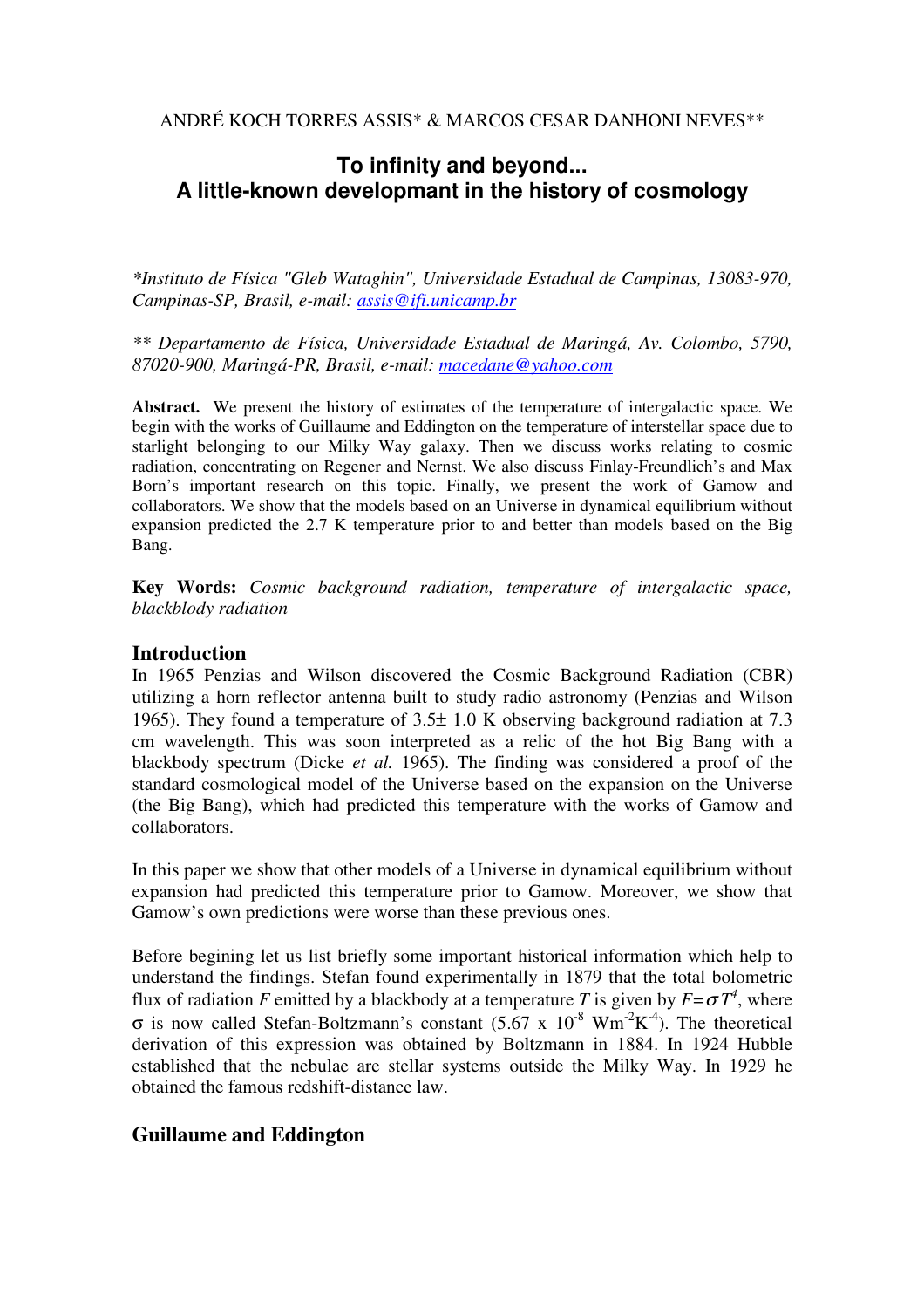The earliest estimation of a temperature of "space" known to us is that of Guillaume (1896). It was published in 1896, prior to Gamow's birth (1904). Here we quote from this paper (English translation by C. Roy Keys):

Captain Abney has recently determined the ratio of the light from the starry sky to that of the full Moon. It turns out to be 1/44, after reductions for the obliqueness of the rays relative to the surface, and for atmospheric absorption. Doubling this for both hemispheres, and adopting 1/600000 as the ration of the light intensity of the Moon to that of the Sun (a rough average of the measurements by Wollaston, Douguer and Zöllner), we find that the Sun showers us with 15,200,000 time more vibratory energy than all the stars combined. The increase in temperature of an isolated body in space subject only to the action of the stars will be equal to the quotient of the increase of temperature due to the Sun on the Earth's orbit divided by the fourth root of 15,200,000, or about 60. Moreover, this number should be regarded as a minimum, as the measurements of Captain Abney taken in South Kensington may have been distorted by some foreign source of light. We conclude that the radiation of the stars alone would maintain the test particle we suppose might have been placed at different points in the sky at a temperature of  $338/60 = 5.6$  abs.  $= -207^{\circ}$ . 4 centigrade. We must not conclude that the radiation of the stars raises the temperature of the celestial bodies to 5 or 6 degrees. If the stars in question already has a temperature that is very different from absolute zero, its loss of heat is much greater. We will find the increase of temperature due to the radiation of the stars by calculating the loss using Stefan's law. In this way we find that for the Earth, the temperature increase due to the radiation of the stars is less than one hundred-thousandth of a degree. Furthermore, this figure should be regarded as an upper limit on the effect we seek to evaluate*.*

Of course, Guillaume's estimation of a 5-6 K blackbody temperature may not have been the earliest one, as Stefan's law had been known since 1879. Moreover, it is restricted to the effect due to the stars belonging to our own galaxy.

We now quote from Eddington's book, *The Internal Constitution of the Stars* (1988), published in 1926. The last chapter of this book is called "Diffuse Matter in Space" and begins discussing "The Temperature of Space":

#### Chapter XIII DIFFUSE MATTER IN SPACE

The Temperature of Space.

**256.** The total light received by us from the stars is estimated to be equivalent to about 1000 stars of the first magnitude. Allowing an average correction to reduce visual to bolometric magnitude for stars of types other than F and G, the heat received from the stars may be taken to correspond to 2000 stars of apparent bolometric magnitude 1.0. We shall first calculate the energy-density of this radiation.

A star of absolute bolometric magnitude 1.0 radiates 36.3 times as much energy as the sun or  $1.37 \times 10^{35}$  ergs per sec. This gives  $1.15 \times 10^{-5}$  ergs per sq. cm. per sec. over a such a real matrix  $\frac{1}{2}$  represents  $\frac{1}{2}$  cm.) radius. The corresponding energy-density is obtained by dividing by the velocity of propagation and amounts to  $3.83 \times 10^{-16}$  ergs per cu. cm. At 10 parsecs distance the apparent magnitude is equal to the absolute magnitude; hence the energy-density  $3.83 \times 10^{-16}$  corresponds to apparent bolometric magnitude 1.0.

Accordingly the total radiation of the stars has an energy-density 2000 x 3.83 x  $10^{-16}$  = 7.67 x  $10^{-13}$  ergs / cm<sup>3</sup>.

By the formula  $E=\sigma T^4$  the effective temperature corresponding to this density is 3° 18 absolute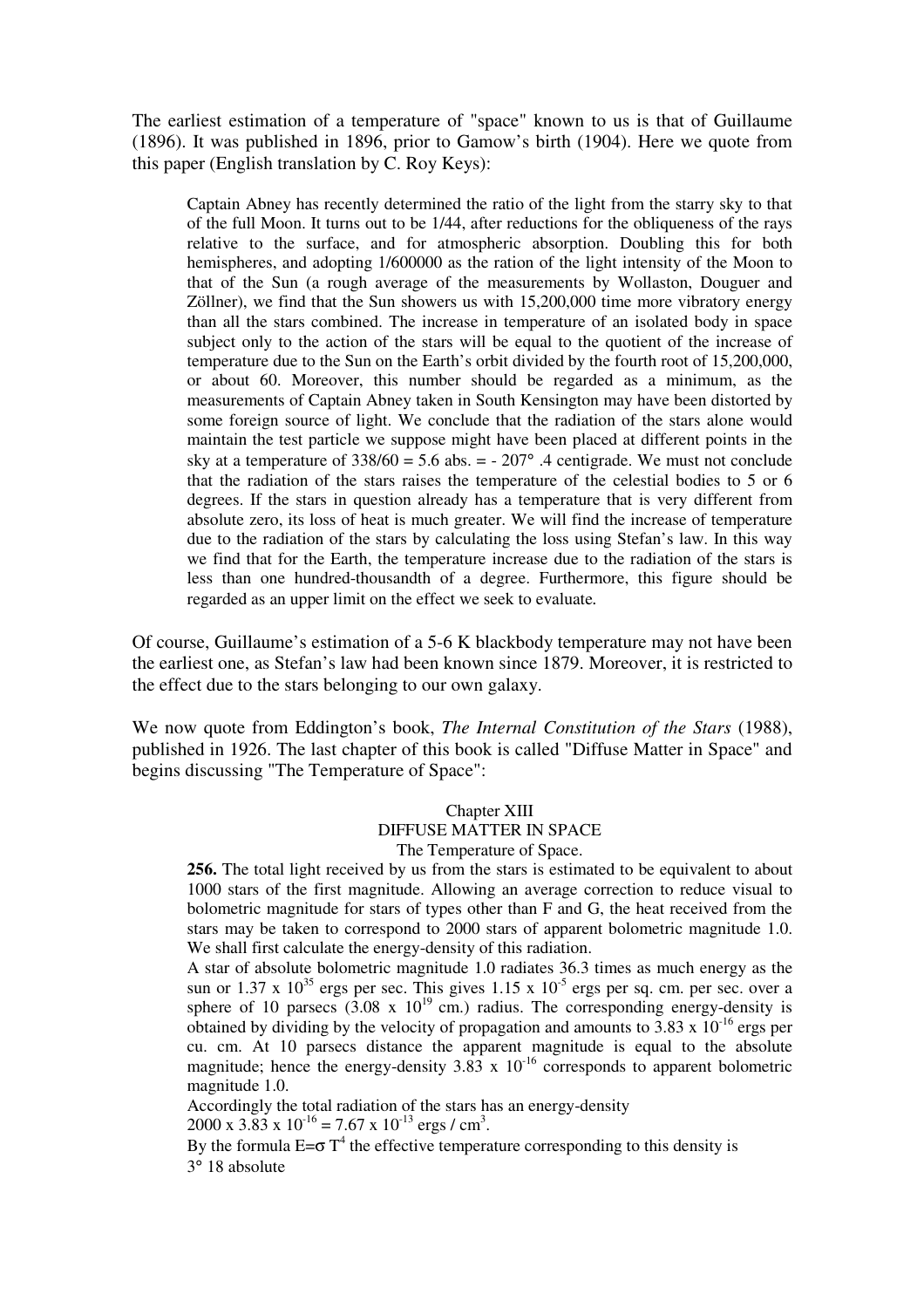In a region of space not in the neighbourhood of any star this constitutes the whole field of radiation, and a black body, e.g., a black bulb thermometer, will there take up a temperature of 3° 18 so that its emission may balance the radiation falling on it and absorbed by it. This is sometimes called 'temperature of interstellar space.'

One important aspect to emphasize here is that Eddington's estimation of a temperature of 3.18 K was not the first one, as Guillaume had obtained a similar figure by 30 years earlier. Although Eddington did not quote Guillaume or any other author, it is clear that he was here following someone's else derivation. This is indicated by the sentences «The total light received by us from the stars is estimated [by whom?] to be ...» and «This is sometimes called [by whom?] the 'temperature of interstellar space». These sentences show that others had also arrived at this result. It is very probable that in the fifty years between Stefan's law (1879) and Eddington's book (1926) others arrived at the same conclusion independent of Guillaume's work (1896).

Another point to bear in mind is that Eddington and Guillaume were discussing the temperature of interstellar space due to fixed stars belonging to our own galaxy, and not of intergalactic space. Remember that Hubble only established the existence of external galaxies beyond doubt in 1924.

### **Aside**

Wright (2006) said that the Eddington prediction of 3.18 K of the temperature of space is not an anticipation of CMB or interstellar dust (ISB). He stated that the equality of the energy densities of starlight and the CMB is (*believe it or not*) *«*just a coincidence». According to Lerner (2007):

Tegmark et al [arXiv:astro-ph/0302496] have shown that the quadruple and octopole component of the CBR are not random, but have a strong preferred orientation in the sky. The quadruple and octopole power is concentrated on a ring around the sky and are essentially zero along a preferred axis. The direction of this axis is identical with the direction toward the Virgo cluster and lies exactly along the axis of the Local Supercluster filament of which our Galaxy is a part. This observation completely contradicts the BB [Big Bang] assumption that the CBR originated far from the local Supercluster and is, on the largest scale, isotropic without a preferred direction in space. Big Bang theorists have implausibly labeled the coincidence of the preferred CBR direction and the direction to Virgo to be mere accident and have scrambled to produce new ad-hoc assumptions, including that the universe is finite only in one spatial direction, an assumption that entirely contradicts the assumptions of the inflationary model of the Big Bang, the only model generally accepted by the Big Bang supporters.

Lerner concludes that «Wright is Wrong». So, the meaning of «temperature of space» used by Eddignton is the same meaning of CMB.

# **Regener**

Cosmic rays were discovered in 1912 by V.F. Hess (Rossi 1964). He made a balloon flight and observed that a charged electroscope would discharge faster at high altitudes than at the sea level, contrary to expectations. This discharge is due to the ionization of the air, which was shown to increase with altitude. It was known that radiation emitted by radioactive substances ionized the air, and Hess's measurements showed that the radiation responsible for the natural ionization of air entered the atmosphere from above, and not from the ground.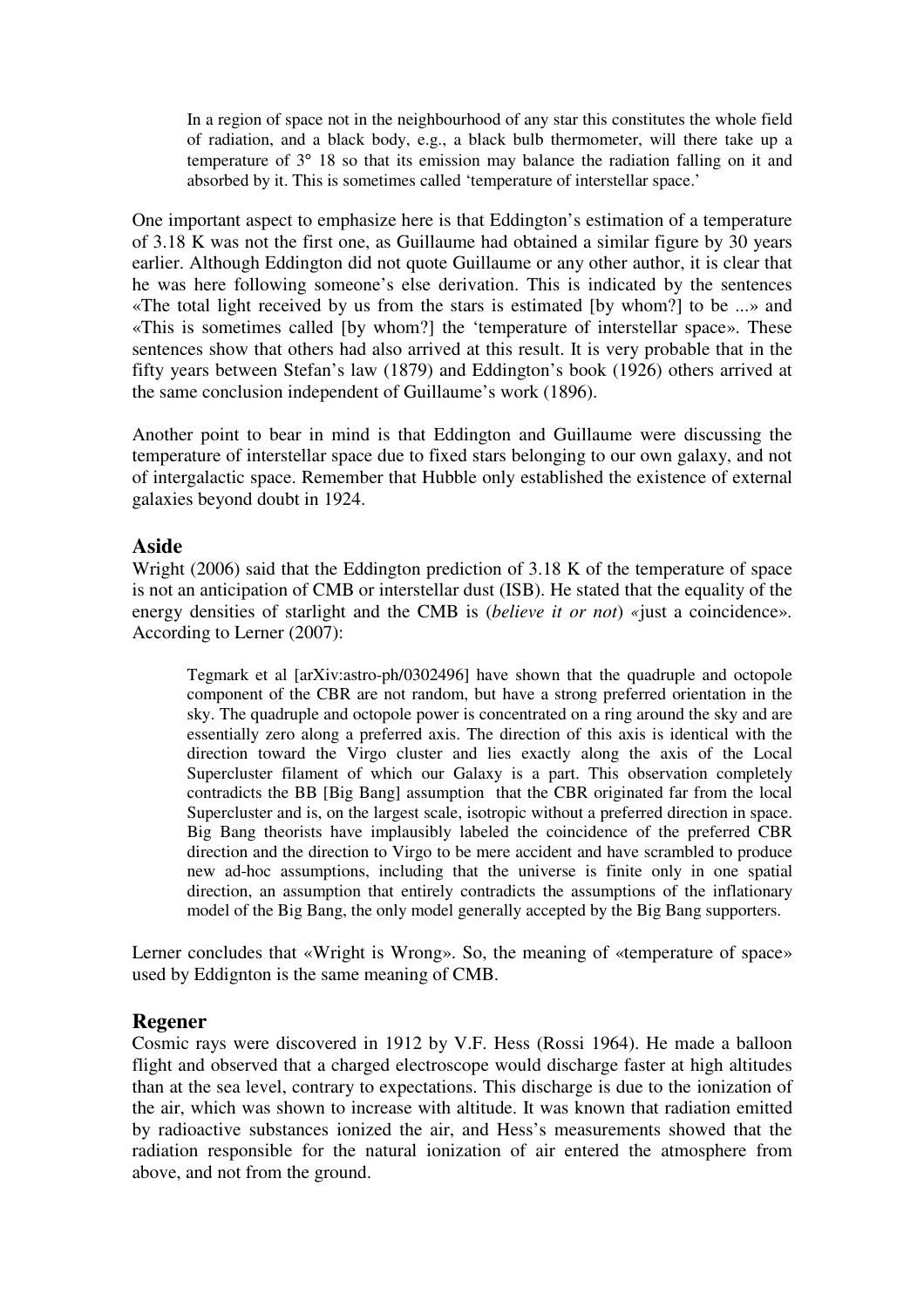In 1928 R.A. Millikan and Cameron (1928) found that the total energy of cosmic rays at the top of the atmosphere was one-tenth of that due to starlight and heat. In 1933 E. Regener (1933) concluded that both energy fluxes should have essentially the same value. This is a very important result with far reaching cosmological implications: It indicates that the energy density of starlight due to our own galaxy is in equilibrium with the cosmic radiation, which for the most part is of extragalactic origin. It has always been difficult to know exactly the origin of the cosmic rays, but the fact that a major part of its components originated outside our galaxy was inferred from another measurement of Millikan and Cameron (1928). In this work they showed that the intensity of the radiation coming from the plane of the Milky Way was the same as that coming from a plane normal to it. This isotropy clearly indicated an extragalactic origin. Regener's work in general has been described briefly by Rossi (1964) as follows:

In the late 1920s and early 1930s the technique of self-recording electroscopes carried by balloons into the highest layers of the atmosphere or sunk to great depths under water was brought to an unprecedented degree of perfection by the German physicist Erich Regener and his group. To these scientists we owe some of the most accurate measurements ever made of cosmic-ray ionization as a function of altitude and depth.

In his work of 1933, Regener says the following (we are here replacing the term *Ultrastrahlung* – ultraradiation – which Regener and others utilized at that time by the expression "cosmic radiation", as this radiation is called nowadays):

However, the density of energy produced by cosmic rays, which is nearly equal to the density of light and heat emitted by the fixed stars, is very interesting from an astrophysical point of view. A celestial body with the necessary dimensions to absorb the cosmic rays – in case of a density of 1, a body with a diameter of several meters (5 meters of water absorb 9/10 of the cosmic rays) – will be heated by cosmic rays. The increase in temperature will be proportional to the energy of absorbed cosmic rays  $(S_U)$ and the surface  $(0)$ . The temperature of the body will increase until the heat it emits – in case of black body radiation  $\sigma$ . T<sup>4</sup>. O – reaches the same value. We then obtain a final temperature of

$$
T = \sqrt[4]{\frac{S_v}{\sigma}}
$$

Substituting numerical values we obtain 2.8 K.

This, according to Regener (1933), would be the temperature characteristic of intergalactic space, since in this region the light and heat from any galaxy would be negligible.

#### **Nernst**

The work of Regener was discussed by the famous physicist Walther Nernst (1864- 1941) who received the Nobel prize for chemistry in 1920 for his third law of thermodynamics (1906). By 1912 Nernst had developed the idea of an Universe in a stationary state. He expressed this idea in simple terms in 1928: «The Universe is in a stationary condition, that is, the present fixed stars cool continually and new ones are being formed» (Nernst 1928). In 1937 he developed this model and proposed a tired light explanation of the cosmological redshift, namely, the absorption of radiation by the luminiferous ether, decreasing the energy and frequency of galactic light (Nernst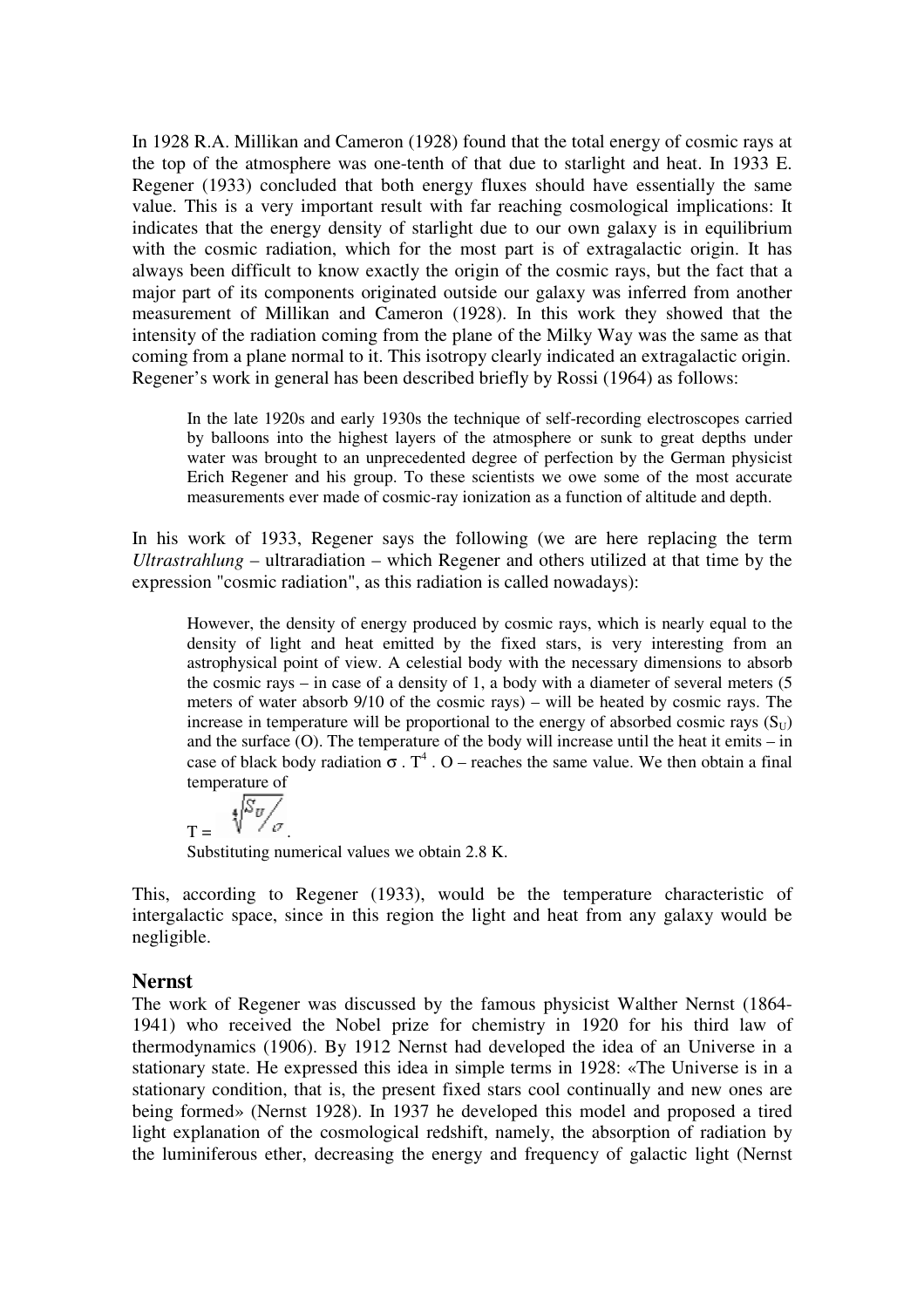1937). This would not be due to a Doppler effect according to Nernst. In this work Nernst also mentions Regener's important paper discussed above.

The following year Nernst (1938) published another paper discussing the radiation temperature in the Universe. Here he arrived at a temperature in intergalactic space as 0.75 K. Once more he discusses Regener's work and asserts that the cosmological redshift is not due to a Doppler effect.

In the works of Eddington, Regener, Nernst and others to follow, it is important to stress the utilization of Stefan-Boltzmann's law, which is characteristic of a black body radiation. Another point to be noted is that the energy densities of these radiations (due to star light and cosmic rays, for instance) have been measured to have the same value, indicating a situation of dynamical equilibrium. Sciama describes this situation as follows (Sciama 1971):

The cosmic ray flux almost certainly fills the Milky Way, and corresponds to an energy density in interstellar space of about 1 eVcm<sup>-3</sup> ( $10^{-12}$ ergcm<sup>-3</sup>). This is comparable with the energy of starlight, the turbulent kinetic energy density of the interstellar gas and, as we shall see later, the energy density of the interstellar magnetic field. This is the basis of our statement that the cosmic rays are dynamically important. They constitute a relativistic gas whose energy and pressure cannot be ignored. The near-equality of the various energy densities is probably no accident, but despite many attempts a full understanding of it has not yet been achieved.

And again on p. 185, after mentioning Penzias and Wilson's discovery of a blackbody radiation of 3 K:

From a laboratory point of view  $3 \text{°K}$  is a very low temperature. Indeed to measure it the microwave observers had to use a reference terminal immersed in liquid helium. Nevertheless from an astrophysical point of view 3  $\,^{\circ}$ K is a very high temperature. An universal black body radiation field at this temperature would contribute an energy density everywhere of 1 eVcm<sup>-3</sup>. As we saw in chapter 2 [p.25] this is just the energy density in our Galaxy of the various modes of interstellar excitation – starlight, cosmic rays, magnetic fields and turbulent gas clouds. So even in our Galaxy the cosmological background radiation would be for many purposes as important as the well-known energy modes of local origin.

We would like to make two remarks here. The first is that the main part of the cosmic radiation may have an extragalactic origin (see the comment on the work of Millikan and Cameron above), as may the magnetic fields which fill all space. If this is the case, then three extragalactic modes of excitation (the cosmic ray flux, magnetic fields and the CBR) would be in thermal equilibrium with one another and with energy fields generated inside our own galaxy, such as starlight and turbulent gas clouds. The easiest way to understand this fact is to conclude that the Universe as a whole is in a state of dynamical equilibrium.

# **McKellar and Herzberg**

Here we would like to mention briefly the work of Herzberg in 1941 (based on observations made by A. McKellar) discussing cyanogen measurements in interstellar space. Herzberg found a temperature of 2.3 K characterizing the observed degree of excitation of the CN molecules if they were in equilibrium in a heat bath (Herzberg):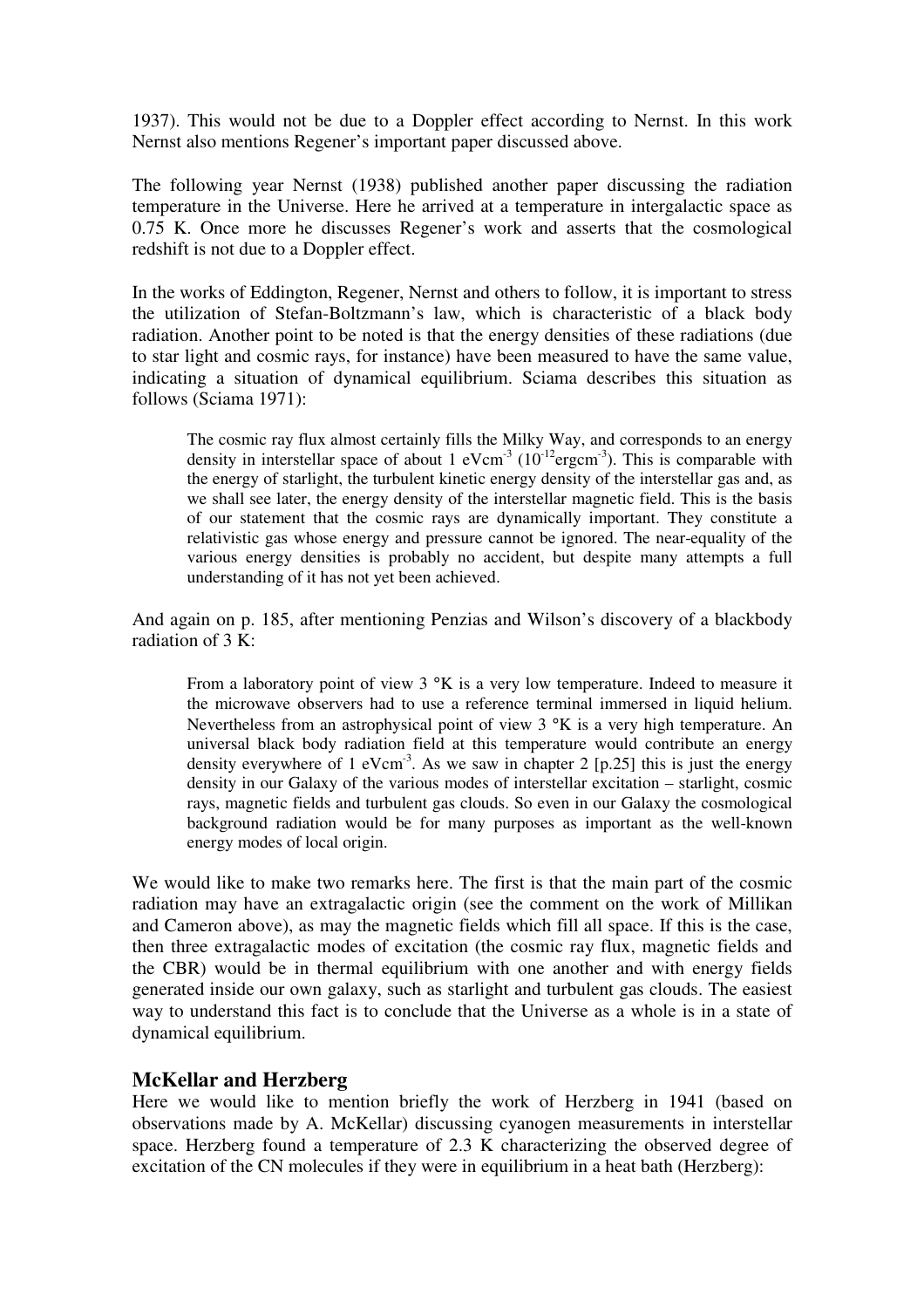The observation that in interstellar space only the very lowest rotational levels of CH, CH<sup>+</sup>, and CN are populated is readily explained by depopulation of the higher levels by emission of the far infrared rotation spectrum (see p. 43) and by the lack of excitation to these levels by collisions or radiation. The intensity of the rotation spectrum of CN is much smaller than that of CH or CH<sup>+</sup> on account of the smaller dipole moment as well as the smaller frequency [due to the factor  $v^4$  in (I, 48)]. That is why lines from the second lowest level  $(K = 1)$  have been observed for CN. From the intensity ratio of the lines with  $K = 0$  and  $K = 1$ , a rotational temperature of 2.3 K follows, which has of course only a very restricted meaning.

Obviously there is a great meaning in this result, although it was not recognized by Herzberg. This is discussed by Sciama (1971). It should only be stressed that once more, this result was not obtained utilizing the Big Bang cosmology.

### **Finlay-Freundlich and Max Born**

In 1953–4 Finlay-Freundlich (1953, 1954a,b) proposed a tired light model to explain the redshift of solar lines and some anomalous redshifts of several stars, as well as the cosmological redshift. He proposed a redshift proportional to the fourth power of the temperature, and his work was further analysed by max Born (1953, 1954). His formula is as follows:  $\Delta v = -A T^4 l$ , where  $\Delta v$  is the change in frequency of the line, v is the original frequency, A is a constant, T the temperature of the radiation field and l the length of path traversed through the radiation field. What matters to us here is his discussion (1954b) of the cosmological redshift:

#### § 6. The Cosmological Red Shift

The fundamental character of the effect under consideration raises, necessarily, the question whether it might not also be the cause of the cosmological red shift which hitherto has been interpreted as a Doppler effect. In this case, the influence of the factor l in formula (1) is given explicitly from observations. The observed red shift  $\Delta \lambda / \lambda$ increases for every million parsec (= 3 x  $10^{24}$  cm) by 0.8 x  $10^{-3}$  which corresponds to a velocity increase of 500 km/sec when interpreted as a Doppler effect. An increase by 10 km/sec – corresponding to the red shift in a B2 star with  $T_B = 20000 \text{ K}$  – would correspond to a path  $l_s = 1.2 \times 10^{23}$  cm.

As far as the mean temperature  $T<sub>s</sub>$  of intergalactic space is concerned, apart from the knowledge that it must be near the absolute zero, no reliable information is available. If we may interpret the cosmological red shift in the same way as the stellar red shifts, the following equation should hold:

### $T_S^4 l_S = T_A^4 l_B$ , or  $T_S = T_B (l_B/l_S)^{1/4}$ . (3)

"Equation (3) shows that the value  $T_s$  obtained in this way does not depend strongly on the choice of  $l_B$ . Taking for  $l_B$  the two extremes values  $10^7$  cm and  $10^9$  cm, we get the following two reasonable values

#### $T_s = 1.9$  K and  $T_s = 6.0$  K

In a recent paper Gamow (1953) [Gamow, G., 1953, Dan. Acad.-Phys. Section, **27**, No. 10] derives a value for  $T<sub>S</sub>$  of 7 K from thermodynamical considerations assuming a mean density of matter in space of  $10^{-30}$  g/cm<sup>3</sup>.

One may have, therefore, to envisage that the cosmological red shifts is not due to an expanding Universe, but to a loss of energy which light suffers in the immense lengths of space it has to traverse coming from the most distant star systems. That intergalactic space is not completely empty is indicated by Stebbins and Whitford's discovery (1948) [Stebbins, J., and Whitford, A.E., 1948, Ap. J., 108, 413] that the cosmological red shift is accompanied by a parallel unaccountable excess reddening. Thus the light must be exposed to some kind of interaction with matter and radiation in intergalactic space.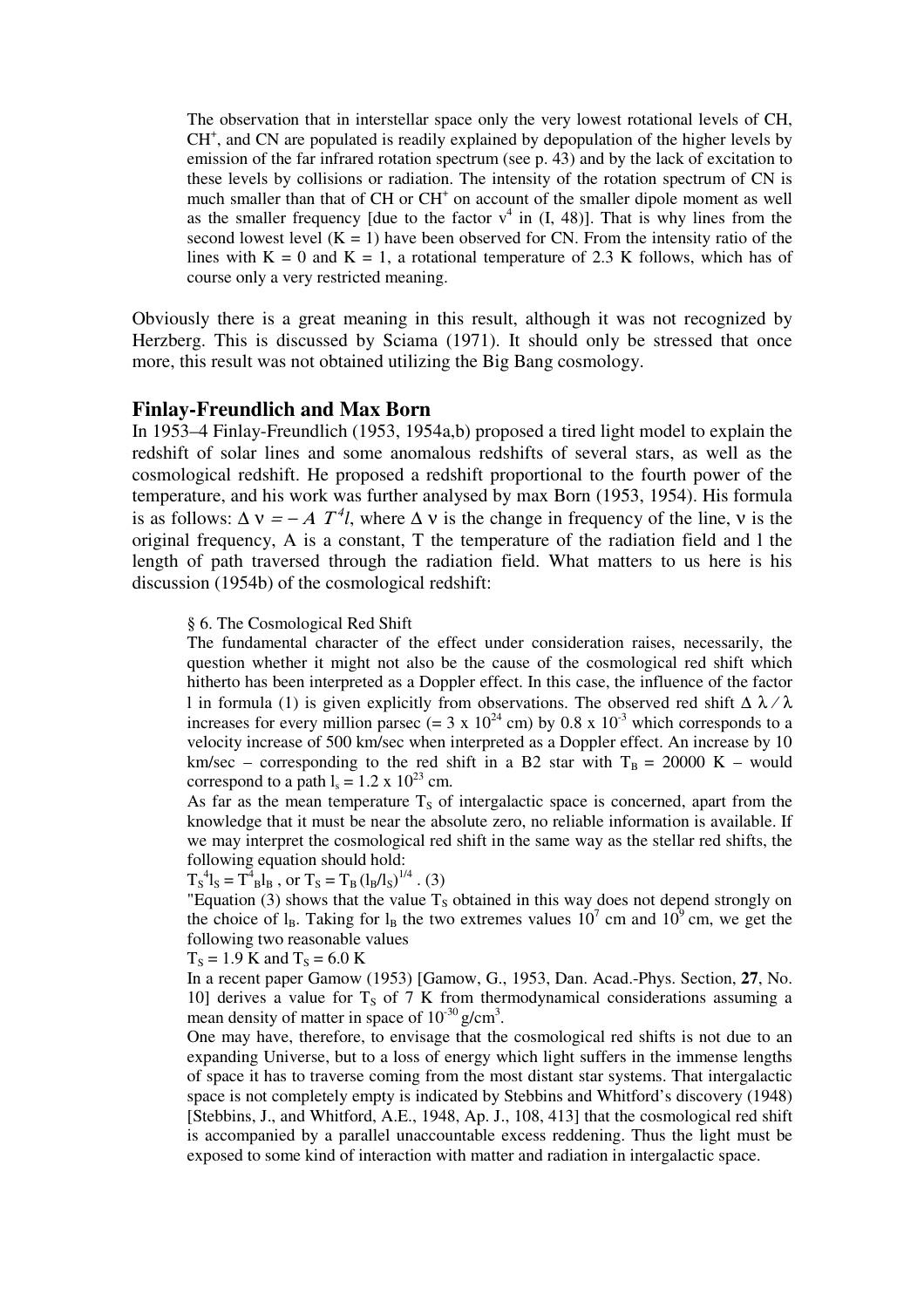The main points to emphasize here are that Finlay-Freundlich proposed an alternative to the Doppler interpretation of the cosmological redshift and arrived at  $1.9 K < T < 6.0 K$ for the temperature of intergalactic space. This is quite remarkable.

It is important to quote here Max Born (1954) when discussing Finlay-Freundlich's proposal that this new effect might be due to a photon-photon interaction, namely

An effect like this is of course not in agreement with current theory. It has, however, an attractive consequence. A simple application of the conservation laws of energy and momentum shows that a collision of this kind is only possible if a pair of particles with opposite momenta is created. The energy of one of these is hν ' = - h  $\delta$  ν / 2, where  $\delta$  ν is given by (6)  $\delta v = -CV V/v_0$ . If the secondary particles are photons their frequency is of the order of radar waves (for the sun v' ~ 2 x  $10^9$  sec<sup>-1</sup>,  $\lambda$  ' ~ 15 cm). Thus the redshift is linked to radio-astronomy.

We need only remember here the work of Penzias and Wilson 11 years later with a horn antenna built to study radio waves which found the CBR with a characteristic wavelength of 7 cm ... This must be considered a highly successful prediction by Max Born!

### **Gamow and Collaborators**

As we have seen, Finlay-Freundlich (1954b) mentioned that Gamow had derived the value of 7 K for intergalactic space in 1953. Prior to this work we could only find two other papers where there was a prediction of this temperature by Gamow's collaborators Alpher and Herman (1948, 1949). In the first of these works they said: «The temperature of the gas at the time of condensation was 600 K, and the temperature in the Universe at the present time is found to be about 5 K. We hope to publish the details of these calculations in the near future».

In the second of these works, where the present the details of these calculations, they said the following (our emphasis in bold):

In accordance with eq. (4) [ $\rho_{\rm rp}$   $m^{4/3}$  = constant], the specification of  $\rho_{m}$ ",  $\rho_{m}$ ", and  $\rho_{r}$ ", fixes the present density of radiation,  $\rho$  r. In fact, we find that the value of  $\rho$  r. consistent with eq. (4) is

 $\rho_r$ "  $\approx 10^{-22}$  g/cm<sup>3</sup>, (12d)

which corresponds to a temperature now of the order 5 K. This mean temperature for the Universe is to be interpreted as the background temperature which would result from the universal expansion alone. **However, the thermal energy resulting from the nuclear energy production in stars would increase this value.**

From this it is evident that their prediction in 1948 was  $T \approx 5$  K and in 1949 they obtained a temperature greater than 5 K, although close to this value.

The only other prediction of this temperature by Gamow known to us prior to Penzias and Wilson discovery (beyond that of 7 K in 1953) was published by Gamow (1961) in his book *The Creation of the Universe*. The first edition of this book is from 1952, and here we quote from the revised edition of 1961, only four years before Penzias and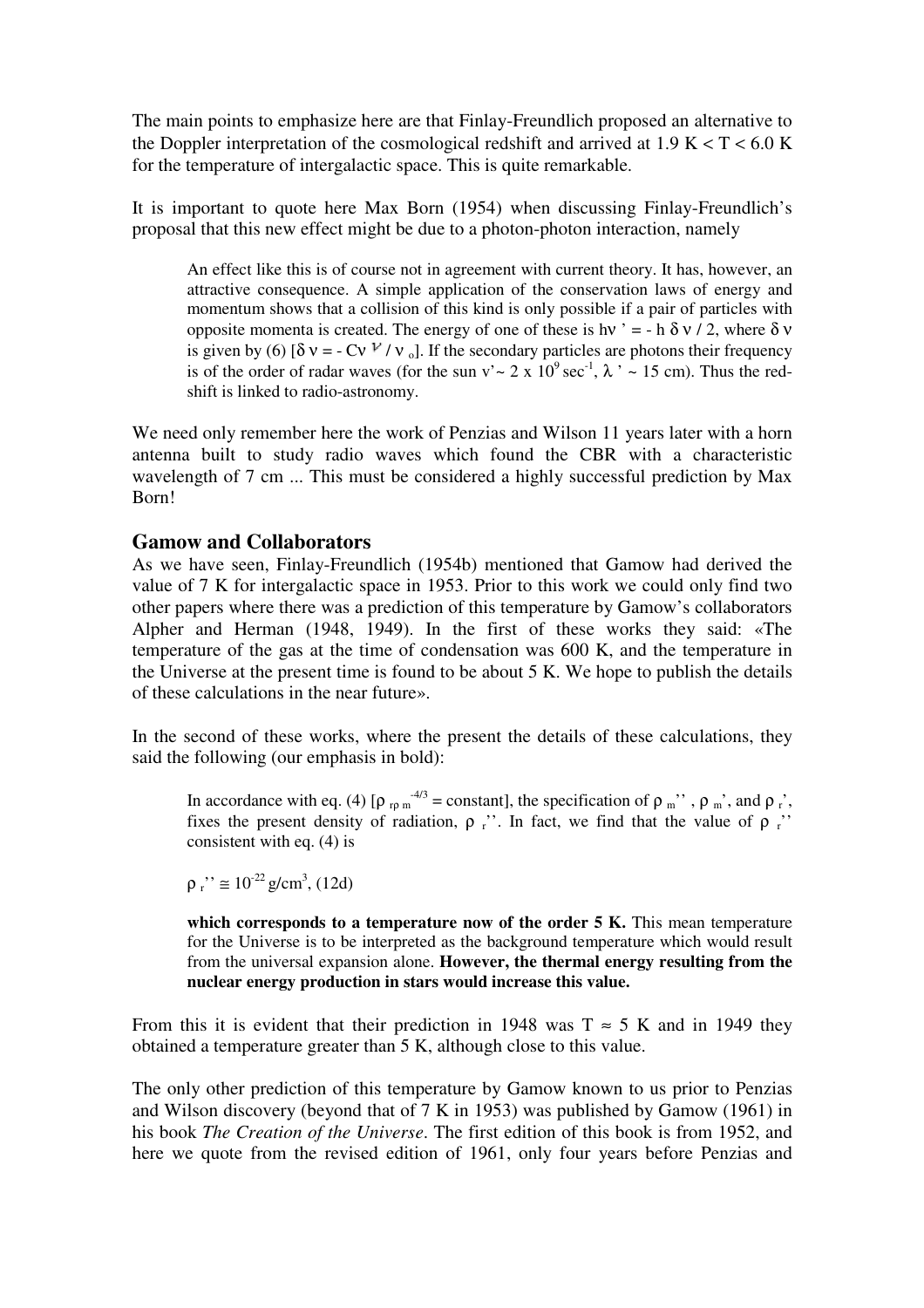Wilson. In this book there is only one place where he discusses the temperature of the Universe, namely [21, p.42, our emphasis in bold]:

The relation previously stated between the value of Hubble's constant and the mean density of the Universe permits us to derive a simple expression giving us the temperature during the early stages of expansion as the function of the time counted from the moment of maximum compression. Expressing that time in seconds and the temperature in degrees (see Appendix, pages 142-143), we have:

 $1.5x10^{10}$ Temperature =  $\sqrt{\left[time\right]^{1/2}}$ 

Thus when the Universe was 1 year old, and 1 million year old, its temperatures were 15 billion, 3 million, and 3 thousand degrees absolute, respectively. **Inserting the present age of the universe**  $(t = 10^{17} \text{ sec})$  into that formula, we find

 $T_{\text{present}}$  = 50 degrees absolute

Which is in reasonable agreement with the actual temperature of interstellar space. Yes, our Universe took some time to cool from the blistering heat of its early days to the freezing cold of today!

We discuss these predictions by Gamow and collaborators below.

### **Discussion and Conclusion**

In most textbooks nowadays we see the statement that Gamow and collaborators predicted the 2.7 K temperature prior to Penzias and Wilson, while the steady-state theory of Hoyle, Narlikar and Gold did not predict this temperature. Therefore the correct prediction of the 2.7 K is hailed as one of the strongest arguments in favour of the Big Bang. However, these two models have one very important aspect in common: both accept the interpretation of the cosmological redshift as being due to a Doppler effect, which means that both models accept the expansion of the Universe.

But there is a third model of the Universe which has been developed in this century by several scientists including Nernst, Finlay-Freundlich, Max Born and Louis de Broglie (1966). It is based on a Universe in dynamical equilibrium without expansion and without continuous creation of matter. We reviewed this subject in earlier papers (Assis 1992, 1993). Although it is not considered by almost any textbook dealing with cosmology nowadays, this third model proves to be the most important one of all of them.

In order to understand how the textbooks could neglect equilibrium cosmology so completely, it is worthwhile to quote a letter sent by Gamow to Arno Penzias, in 1965 after Penzias and Wilson's discovery (curiously the letter was dated 1963 ...). This letter was reproduced in Penzias's article (1972), from which we quote:

Thank you for sending me your paper on 3 K radiation. It is very nicely written except that "early history" is not "quite complete". The theory of, what is now known, as, "primeval fireball", was first developed by me in 1946 (Phys. Ver. 70, 572, 1946; 74, 505, 1948; Nature 162, 680, 1948). The prediction of the numerical value of the present (residual) temperature could be found in Alpher & Hermann's paper (Phys. Ver. 75, 1093, 1949) who estimate it as 5 K, and my paper (KongDansk. Ved. Sels 27 no. 10,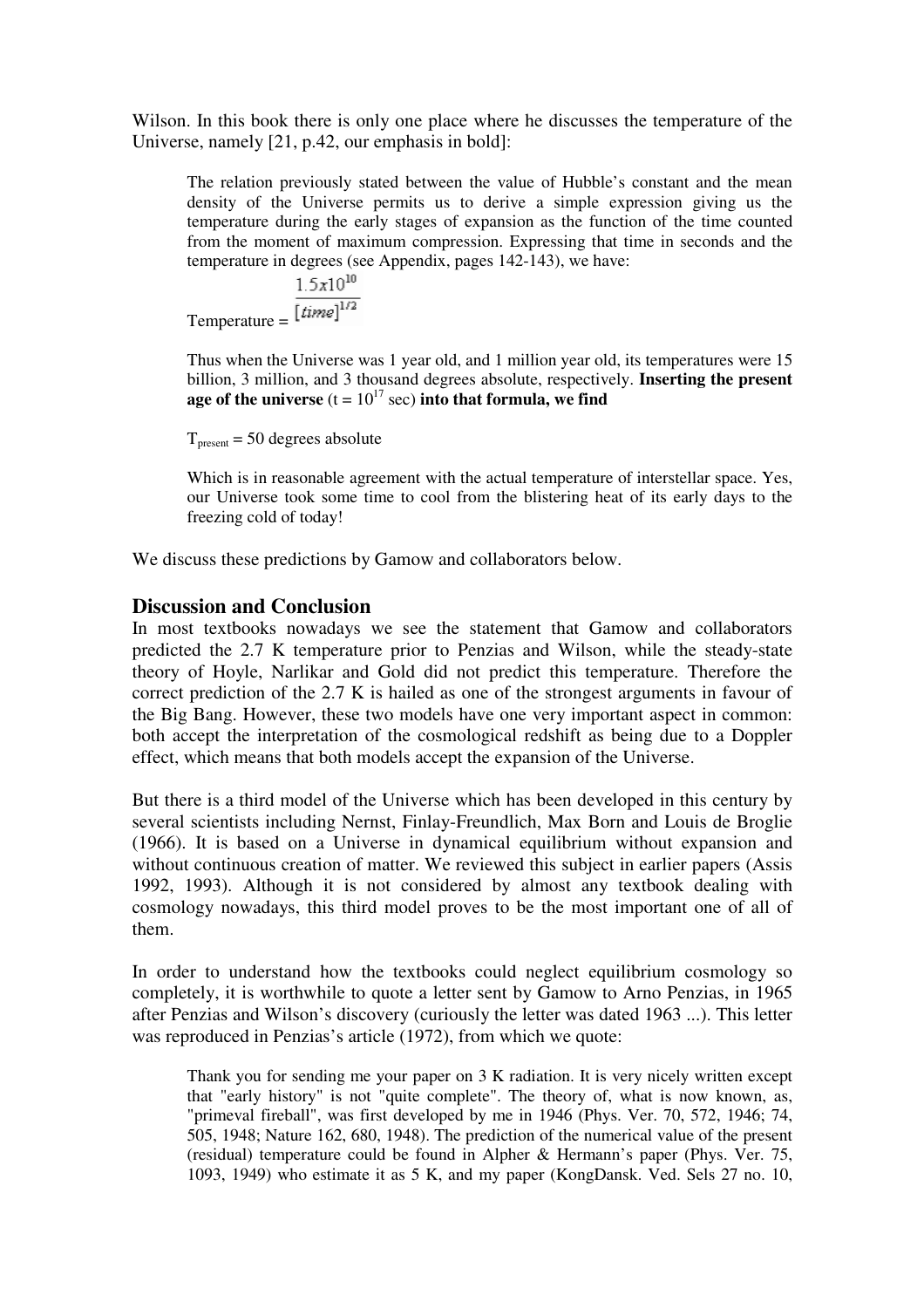1953) with the estimate of 7 K. Even in my popular book Creation of the Universe (Viking 1952) you can find on p. 42) the formula  $T = 1.5 \times 10^{10} / t^{1/2}$  K, and the upper limit of 50 K. Thus, you see the world did not start with almighty Dicke. Sincerely, G. Gamow

This letter, as we have seen, does not correspond to the true facts. Gamow, in the revised edition of his book of 1952, published in 1961, calculated a temperature. Thus, in this work Gamow did not estimate an *upper limit of 50 K*. The need for Gamow to convince everybody that he had predicted correctly, and before everyone else, the temperature of the cosmic background radiation is evident from another part of Penzias's paper (1972):

It is beyond the scope of this contribution to weigh the various theoretical explanations of the 3 K. Still the unique claim of the hot evolving Universe theory is that it predicted the background radiation before the fact. At the  $4<sup>th</sup>$  "Texas" Symposium on Relativistic Astrophysics, George Gamow was the chairman of the session on Microwave Background Radiation. He ended his remarks with a comment which, to the best of my recollection, went, "If I lose a nickel, and someone finds a nickel, I can't prove that it's my nickel. Still, I lost a nickel just where they found one." The applause was loud and long.

As we have seen in this paper, Gamow and collaborators obtained from  $T \approx 5$  K to T = 50 K in monotonic order (5 K,  $\geq$  5 K, 7 K and 50 K)... These are quite poor predictions compared with Guillaume, Eddington, Regener and Nernst, McKellar and Herzberg, Finlay-Freundlich and Max Born, who arrived at, respectively:  $5 K < T < 6 K$ ,  $T = 3.1$ K,  $T = 2.8$  K, 1.9 K < T < 6.0 K! All of these authors obtained these values from measurements and or theoretical calculations, but none of them utilized the Big Bang. This means that the discovery of Penzias and Wilson cannot be considered decisive evidence in favour of the Big Bang. Quite the contrary, as the models of a Universe in dynamical equilibrium predicted its value before Gamow and with better accuracy. And not only this, Max Born also predicted that the cosmological redshift and the cosmic background radiation should be related with radio astronomy eleven years before the discovery of the CBR by Penzias and Wilson utilizing a horn reflector antenna built to study radio emissions!

Our conclusion is that the discovery of the CBR by Penzias and Wilson is a decisive fact in favour of a Universe in dynamical equilibrium, and against models of an expanding Universe, such as the Big Bang and the steady-state.

# **Acknowledgments**

The authors with to thank Dr. Anthony Peratt for bringing Guillaume's paper to their attention. A.K.T.A. wishes to thank CNPq, FAPESP and FAEP for financial support in the past few years. M.C.D.N. wishes to thank CNPq, CAPES and Araucaria's Foundation.